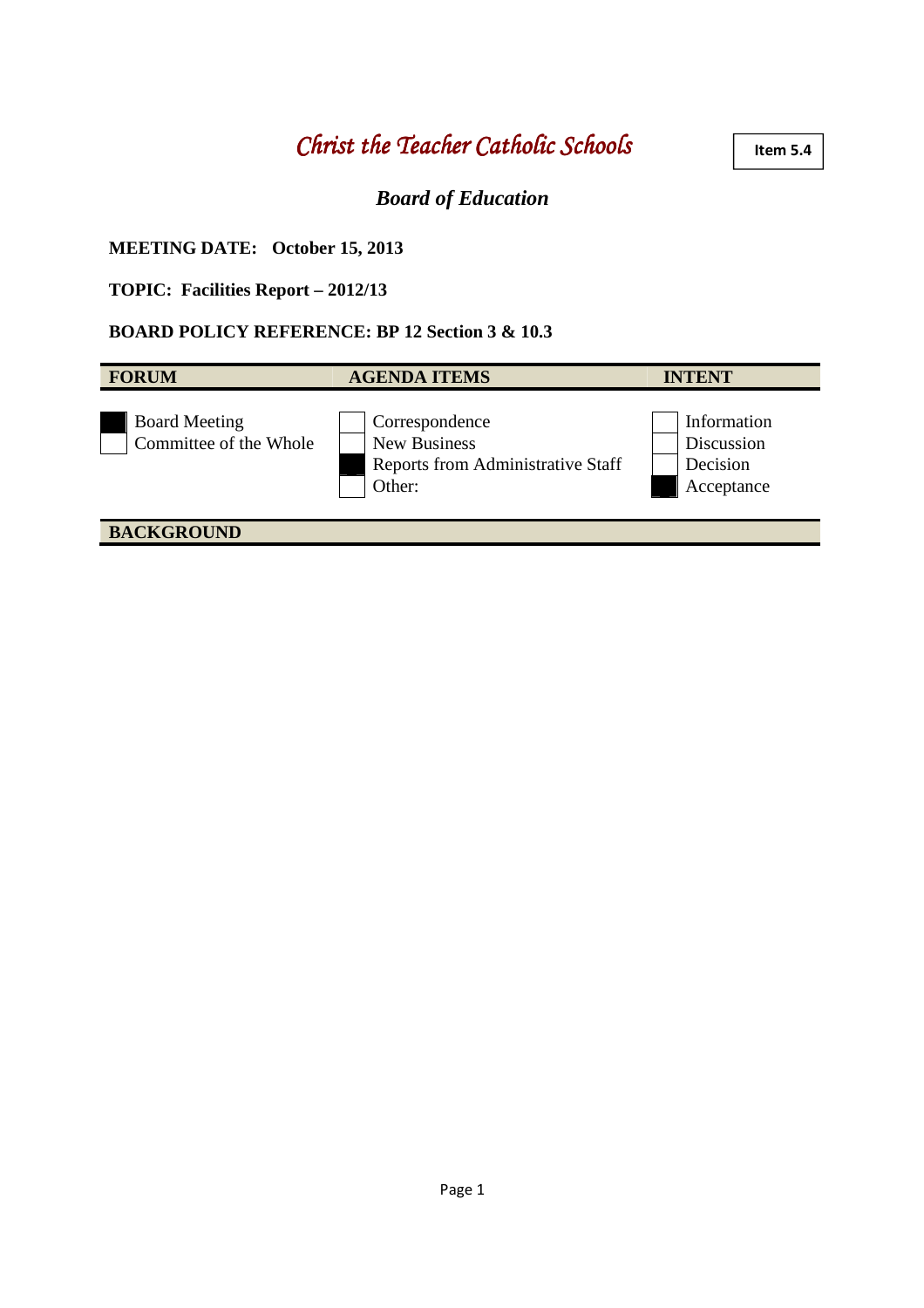# **School Utilization Information**

# **Sacred Heart High School**

Sacred Heart High School serves students from grade through grade twelve. The school was originally built in 2003.

#### **Overall Facility Rating:** 8.1

Good to fair condition – mid forecasted life span has been reached. Meets current requirements.

#### **Facility Gross Utilization Rate:**

| <b>School'</b>      | 2012 Existing<br>Gross Area $(\text{ft}^2)$ | <b>2012 SA-1 Gross</b><br>Area $(\text{ft}^2)$ | <b>Gross Utilization</b><br><b>Rate</b> | Funded Space $({\rm ft}^2)$ |
|---------------------|---------------------------------------------|------------------------------------------------|-----------------------------------------|-----------------------------|
| <b>Sacred Heart</b> | 74.669                                      | 51.398                                         | 69%                                     | 72,280                      |

#### **Notes:**

- SA-1 gross area was determined using the September 30, 2012 student enrolments.
- Gross utilization rate was calculated as follows: SA-1 Gross Area ÷ Existing Gross Area × 100%.

#### **Three-Year Projected Enrollment:**

|         | 8            | 9  | 10 | ${\bf 11}$ | 12  |  |  | <b>Total</b> | <b>Change</b>  |
|---------|--------------|----|----|------------|-----|--|--|--------------|----------------|
| 2011-12 |              | 93 | 86 | 79         | 129 |  |  | 387          |                |
| 2012-13 |              | 87 | 98 | 76         | 111 |  |  | 372          | $-15$          |
| 2013-14 | $\mathbf{1}$ | 89 | 85 | 99         | 102 |  |  | 376          | $+4$           |
| 2014-15 |              | 86 | 89 | 85         | 123 |  |  | 383          | $+7$           |
| 2015-16 |              | 90 | 86 | 89         | 109 |  |  | 374          | -9             |
| 2016-17 |              | 85 | 90 | 86         | 113 |  |  | 374          | $\blacksquare$ |

In 3 years, Sacred Heart High School enrollment is projected to decrease by 2 students.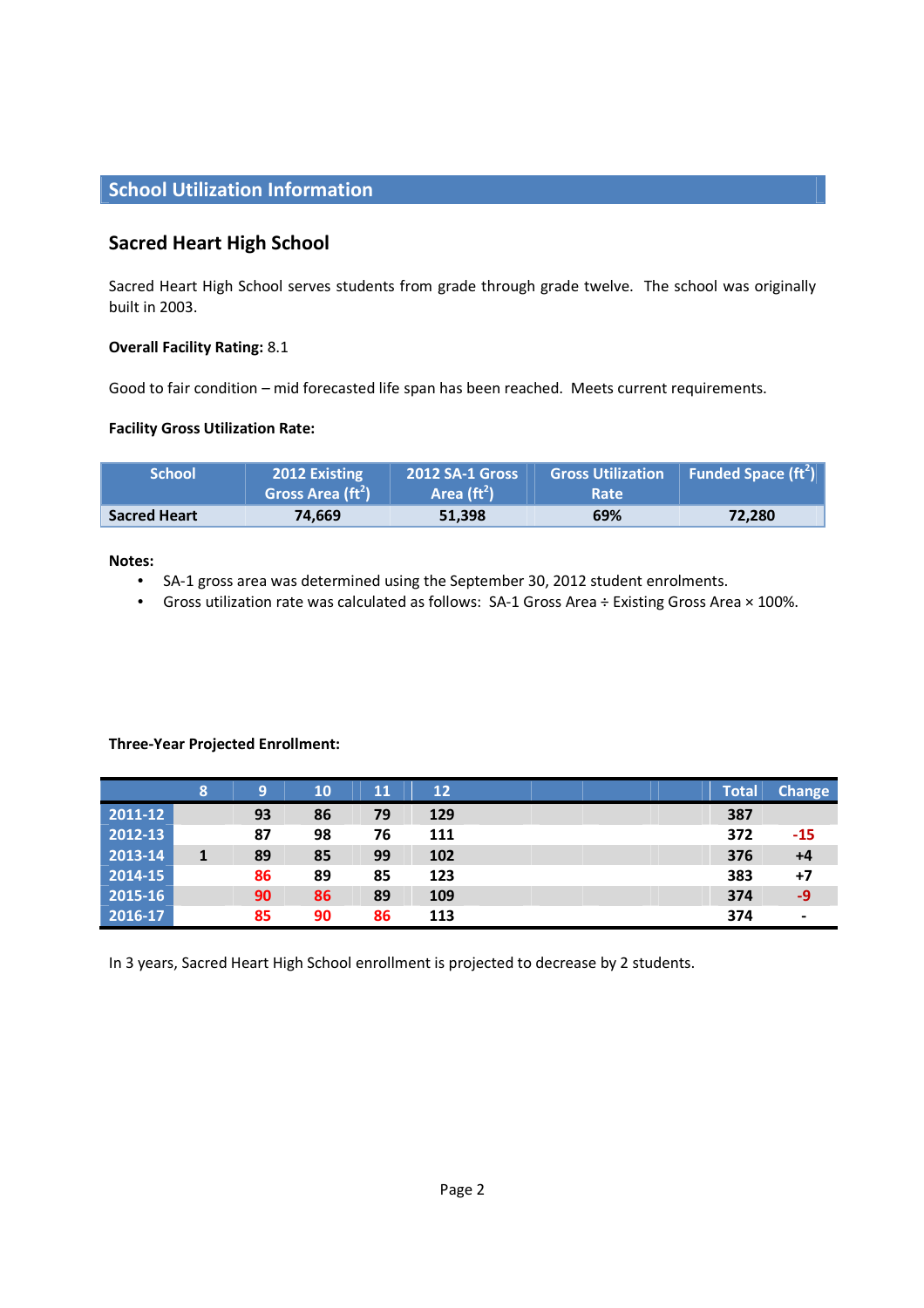# **Saint Alphonsus School**

Saint Alphonsus School serves students from pre-kindergarten through grade eight. The school was originally built in 1958, with additions in 1963, 1982, 1983, 1988, 1989, and 1992.

#### **Overall Facility Rating:** 7.0

Fair condition – final stages of lifespan. No deficiencies were noted. Meets current needs.

#### **Facility Gross Utilization Rate:**

| <b>School</b>          | <b>2012 Existing</b><br>Gross Area $({\rm ft}^2)$ | <b>2012 SA-1 Gross</b><br>Area $(\text{ft}^2)$ | <b>Gross Utilization</b><br><b>Rate</b> | <b>Funded Space (ft<sup>2</sup>)</b> |
|------------------------|---------------------------------------------------|------------------------------------------------|-----------------------------------------|--------------------------------------|
| <b>Saint Alphonsus</b> | 23.067                                            | 29.708                                         | 129%                                    | 23.067                               |

**Notes:** 

- SA-1 gross area was determined using the September 30, 2012 student enrolments.
- Gross utilization rate was calculated as follows: SA-1 Gross Area ÷ Existing Gross Area × 100%.

#### **Three-Year Projected Enrollment:**

|               | К  |    |    |    | 4  | 5  | 6  |    | 8  | Total | <b>Change</b> |
|---------------|----|----|----|----|----|----|----|----|----|-------|---------------|
| 2011-12       | 29 | 20 | 18 | 21 | 9  | 17 | 24 | 13 | 26 | 177   |               |
| 2012-13       | 26 | 30 | 21 | 21 | 23 | 13 | 17 | 24 | 15 | 190   | $+13$         |
| 2013-14       | 24 | 24 | 30 | 21 | 17 | 21 | 16 | 16 | 25 | 194   | +1            |
| 2014-15       | 25 | 24 | 24 | 30 | 21 | 17 | 21 | 16 | 16 | 194   |               |
| $ 2015 - 16 $ | 25 | 25 | 24 | 24 | 30 | 21 | 17 | 21 | 16 | 203   | +9            |
| 2016-17       | 25 | 25 | 25 | 24 | 24 | 30 | 21 | 17 | 21 | 212   | +9            |

In 3 years, Saint Alphonsus School enrollment is projected to increase by 18 students.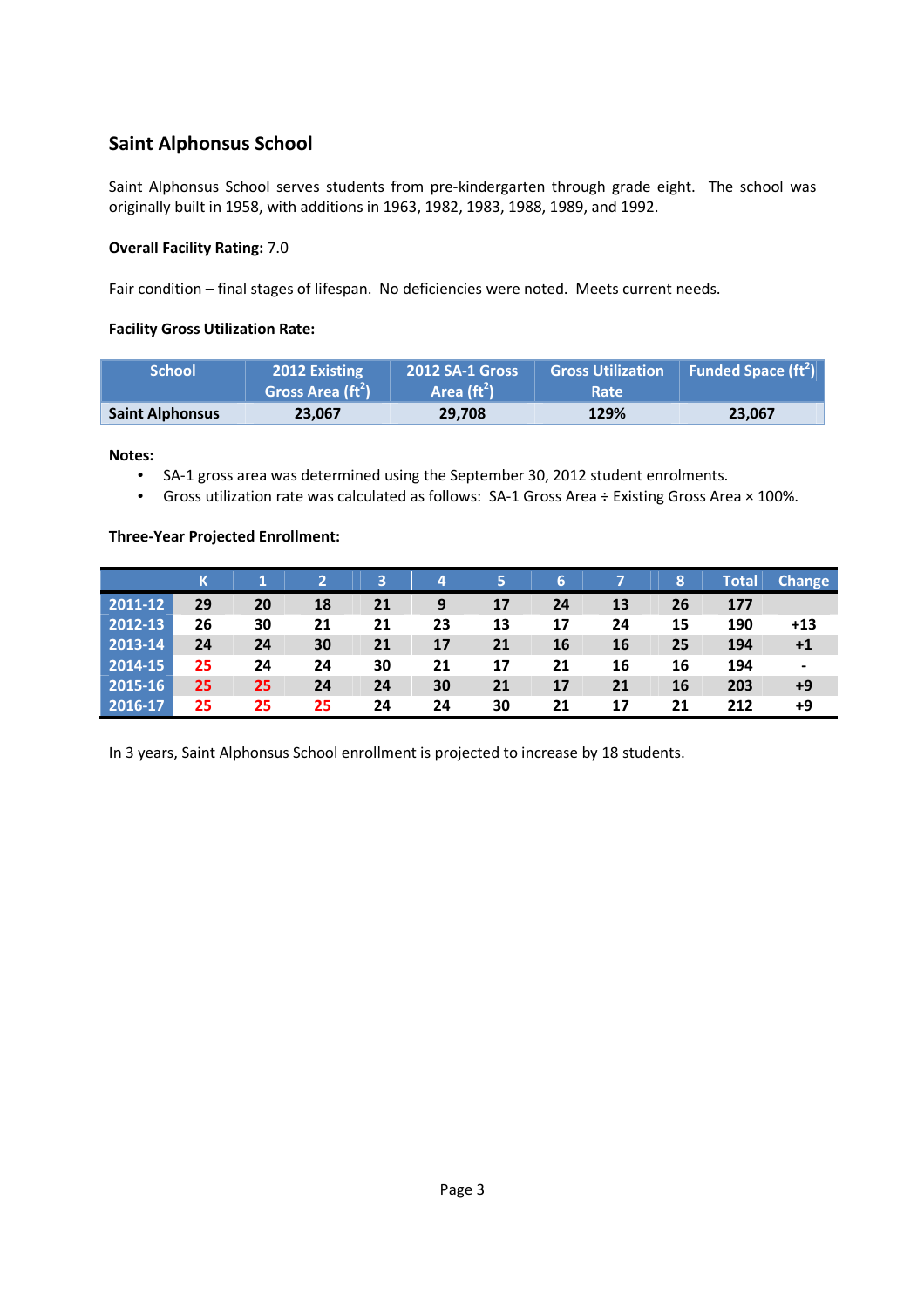# **Saint Henry's Junior School**

Saint Henry's Junior School serves students from pre-kindergarten through grade five. The school was originally built in 1959, with additions in the early 1960s and 1984.

#### **Overall Facility Rating:** 6.9

Fair condition – final stages of lifespan. No deficiencies were noted. Meets current needs.

### **Facility Gross Utilization Rate:**

| <b>School</b>     | <b>2012 Existing</b><br>Gross Area (ft <sup>2</sup> ) | <b>2012 SA-1 Gross</b><br>Area $(\text{ft}^2)$ | <b>Gross Utilization</b><br><b>Rate</b> | <b>Funded Space (ft<sup>2</sup>)</b> |
|-------------------|-------------------------------------------------------|------------------------------------------------|-----------------------------------------|--------------------------------------|
| Saint Henry's Jr. | 19.084                                                | 20.128                                         | 105%                                    | 19.084                               |

**Notes:** 

- SA-1 gross area was determined using the September 30, 2012 student enrolments.
- Gross utilization rate was calculated as follows: SA-1 Gross Area ÷ Existing Gross Area × 100%.

#### **Three-Year Projected Enrollment:**

|             | К  |    | $\overline{2}$ | 3  | 4  | 5 | 6 | 8 | Total | <b>Change</b> |
|-------------|----|----|----------------|----|----|---|---|---|-------|---------------|
| 2011-12     | 21 | 25 | 19             | 19 | 21 | 4 |   |   | 109   |               |
| 2012-13     | 34 | 23 | 30             | 21 | 20 | 8 |   |   | 136   | +27           |
| 2013-14     | 31 | 34 | 25             | 34 | 22 | 3 |   |   | 149   | $+13$         |
| $2014 - 15$ | 30 | 31 | 34             | 25 | 34 | 5 |   |   | 159   | $+10$         |
| 2015-16     | 30 | 30 | 31             | 34 | 25 | 8 |   |   | 158   | $-1$          |
| 2016-17     | 30 | 30 | 30             | 31 | 34 | 9 |   |   | 164   | +6            |

In 3 years, Saint Henry's Junior School enrollment is projected to increase by 15 students.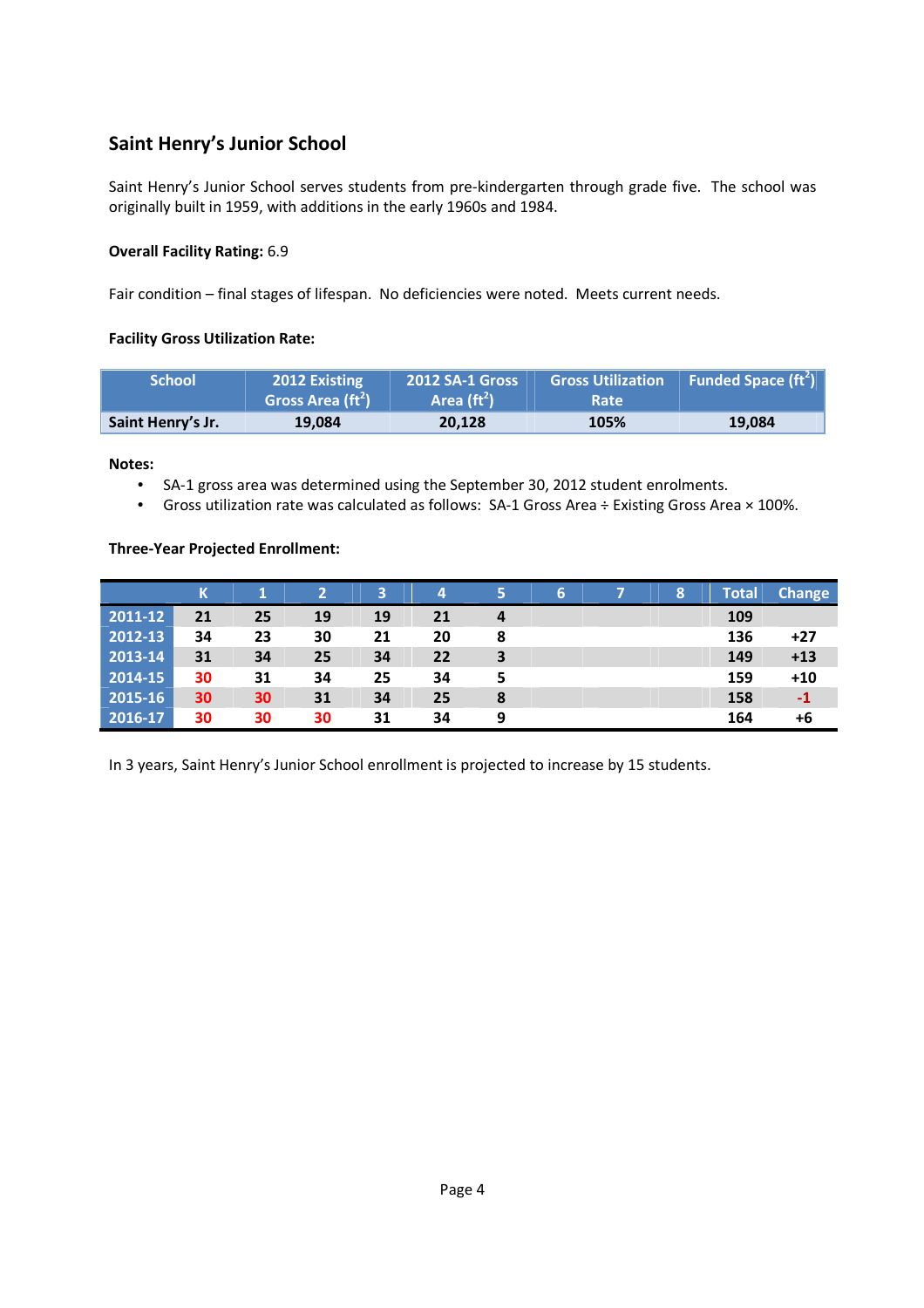# **Saint Henry's Senior School**

Saint Henry's Senior School serves students from grade five through grade nine. The school was originally built in 1963 with a detached portable added in 1987.

#### **Overall Facility Rating: 7.2**

Fair condition – final stages of lifespan. No deficiencies were noted. Meets current needs.

#### **Facility Gross Utilization Rate:**

| <b>School</b>     | <b>2012 Existing</b><br>Gross Area (ft <sup>2</sup> ) | <b>2012 SA-1 Gross</b><br>Area $(\text{ft}^2)$ | <b>Gross Utilization</b><br><b>Rate</b> | <b>Funded Space (ft<sup>2</sup>)</b> |
|-------------------|-------------------------------------------------------|------------------------------------------------|-----------------------------------------|--------------------------------------|
| Saint Henry's Sr. | 32,851                                                | 22.723                                         | 69%                                     | 31,800                               |

**Notes:** 

- SA-1 gross area was determined using the September 30, 2012 student enrolments.
- Gross utilization rate was calculated as follows: SA-1 Gross Area ÷ Existing Gross Area × 100%.
- Saint Mary's enrollment includes the Dreambuilders FTE enrollment.

#### **Three-Year Projected Enrollment:**

|             | 5  | 6. |    | 8  | 9  |  | <b>Total</b> | <b>Change</b> |
|-------------|----|----|----|----|----|--|--------------|---------------|
| 2011-12     | 19 | 21 | 26 | 29 | 31 |  | 126          |               |
| 2012-13     | 18 | 22 | 24 | 29 | 29 |  | 122          | -4            |
| $2013 - 14$ | 22 | 28 | 23 | 23 | 21 |  | 117          | -5            |
| 2014-15     | 17 | 25 | 28 | 23 | 23 |  | 116          | -1            |
| $2015 - 16$ | 26 | 22 | 25 | 28 | 23 |  | 124          | +8            |
| $2016 - 17$ | 16 | 34 | 22 | 25 | 28 |  | 125          | $+1$          |

In 3 years, Saint Henry's Senior School enrollment is projected to increase by 8 students.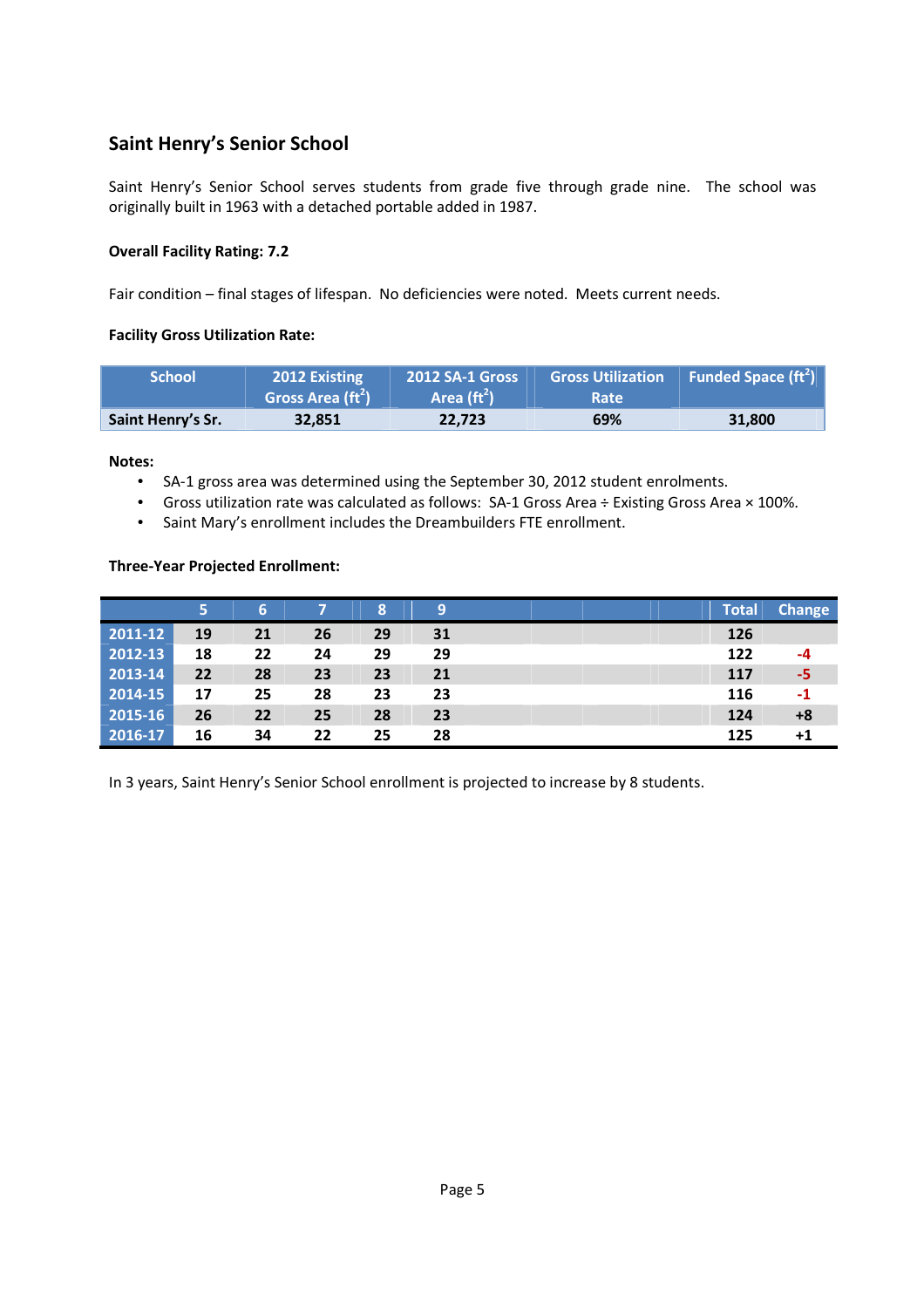# **Saint Mary's School**

Saint Mary's school serves students from pre-kindergarten through grade eight. The school was originally built in 1959 with additions in 1963, 1968, and a major renovation/addition completed in 1988. Portables have been added to the school since 1988 with the last portable added in 1998.

#### **Overall Facility Rating: 7.1**

Fair condition – final stages of lifespan. No deficiencies were noted. Meets current needs.

#### **Facility Gross Utilization Rate:**

| <b>School</b> '     | 2012 Existing<br>Gross Area (ft <sup>2</sup> ) | <b>2012 SA-1 Gross</b><br>Area $(\text{ft}^2)$ | <b>Gross Utilization</b><br>Rate | Funded Space $(\text{ft}^2)$ |
|---------------------|------------------------------------------------|------------------------------------------------|----------------------------------|------------------------------|
| <b>Saint Mary's</b> | 24,725                                         | 26.456                                         | 107%                             | 24.725                       |

#### **Notes:**

- SA-1 gross area was determined using the September 30, 2012 student enrolments.
- Gross utilization rate was calculated as follows: SA-1 Gross Area ÷ Existing Gross Area × 100%.
- Saint Mary's enrollment includes the Dreambuilders FTE enrollment.

#### **Three-Year Projected Enrollment:**

|             |    |    |    | 3  | 4  |    | 6  |    | 8  | Total | <b>Change</b> |
|-------------|----|----|----|----|----|----|----|----|----|-------|---------------|
| 2011-12     | 20 | 22 | 15 | 21 | 20 | 12 | 17 | 13 | 23 | 163   |               |
| 2012-13     | 20 | 17 | 23 | 18 | 24 | 18 | 13 | 15 | 14 | 162   | -1            |
| 2013-14     | 18 | 17 | 16 | 23 | 13 | 22 | 15 | 13 | 14 | 151   | $-11$         |
| $2014 - 15$ | 20 | 18 | 17 | 16 | 23 | 13 | 22 | 15 | 13 | 157   | +6            |
| 2015-16     | 20 | 20 | 18 | 17 | 16 | 23 | 13 | 22 | 15 | 164   | $+7$          |
| 2016-17     | 20 | 20 | 20 | 18 | 17 | 16 | 23 | 13 | 22 | 169   | +5            |

In 3 years, Saint Mary's School enrollment is projected to increase by 18 students.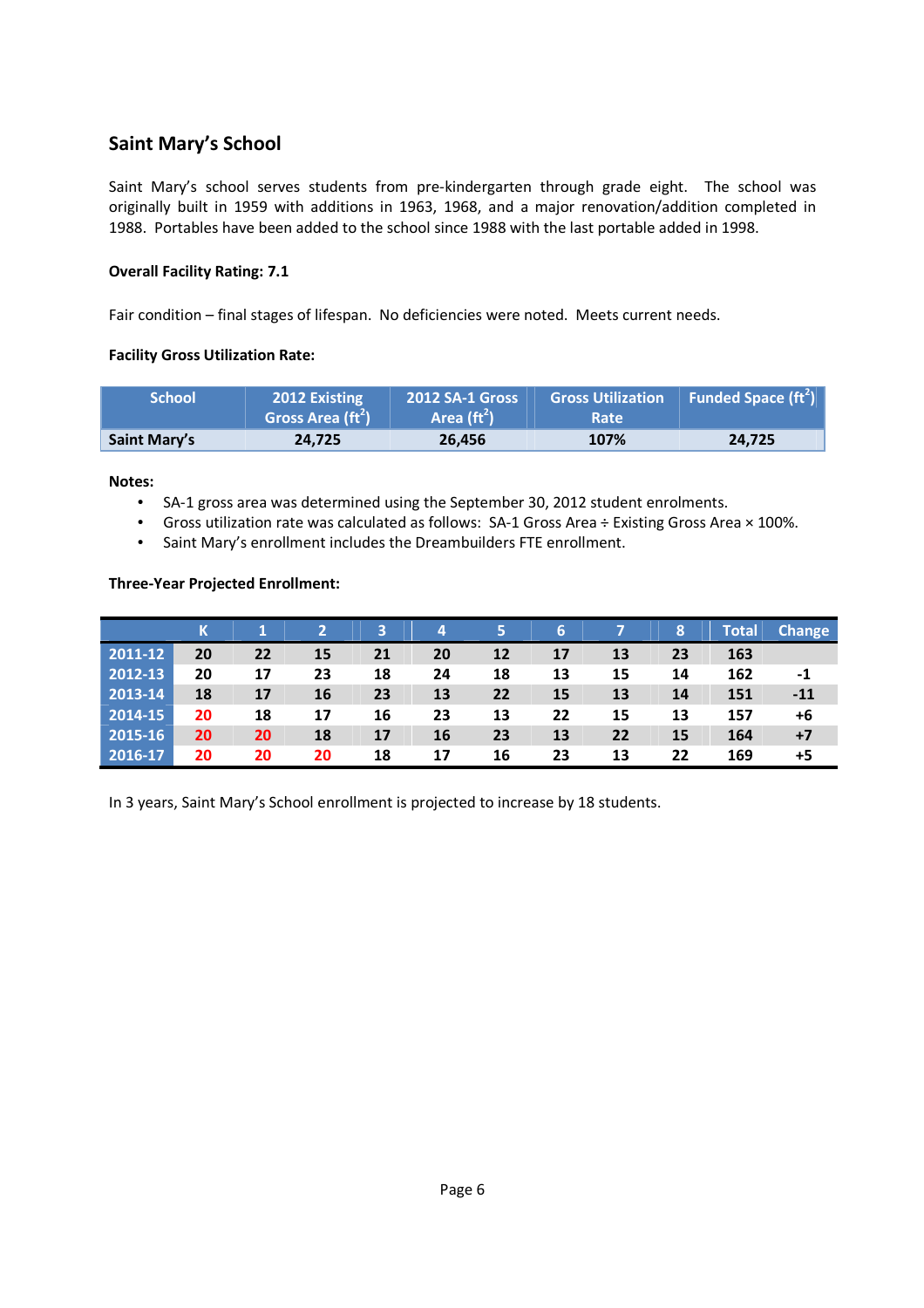# **Saint Michael's School**

Saint Michael's school serves students from kindergarten through grade eight. The school was built in 1998 with an addition completed in 2006. The school is a shared facility with M.C. Knoll Public School.

#### **Overall Facility Rating: 8.1**

Good to fair condition – mid forecasted life span has been reached. Meets current requirements.

#### **Facility Gross Utilization Rate:**

| <b>School</b>          | 2012 Existing<br>Gross Area $({\rm ft}^2)$ | <b>2012 SA-1 Gross</b><br>Area $(\text{ft}^2)$ | <b>Gross Utilization</b><br><b>Rate</b> | Funded Space $({\rm ft}^2)$ |
|------------------------|--------------------------------------------|------------------------------------------------|-----------------------------------------|-----------------------------|
| <b>Saint Michael's</b> | 36.016                                     | 40.774                                         | 113%                                    | 36.016                      |

**Notes:** 

- SA-1 gross area was determined using the September 30, 2012 student enrolments.
- Gross utilization rate was calculated as follows: SA-1 Gross Area ÷ Existing Gross Area × 100%.

#### **Three-Year Projected Enrollment:**

|             |    |    |    | в  | 4  | 5  | 6  |    | 8  | Total | <b>Change</b> |
|-------------|----|----|----|----|----|----|----|----|----|-------|---------------|
| 2011-12     | 43 | 33 | 30 | 36 | 22 | 44 | 26 | 38 | 42 | 314   |               |
| 2012-13     | 35 | 44 | 36 | 27 | 35 | 20 | 49 | 29 | 40 | 315   | +1            |
| 2013-14     | 52 | 44 | 46 | 40 | 29 | 36 | 22 | 51 | 27 | 347   | $+32$         |
| $ 2014-15 $ | 45 | 52 | 44 | 46 | 40 | 29 | 36 | 22 | 51 | 365   | $+18$         |
| 2015-16     | 45 | 45 | 52 | 44 | 46 | 40 | 29 | 36 | 22 | 359   | -6            |
| $2016 - 17$ | 45 | 45 | 45 | 52 | 44 | 46 | 40 | 29 | 36 | 382   | $+23$         |

In 3 years, Saint Michael's School enrollment is projected to increase by 35 students.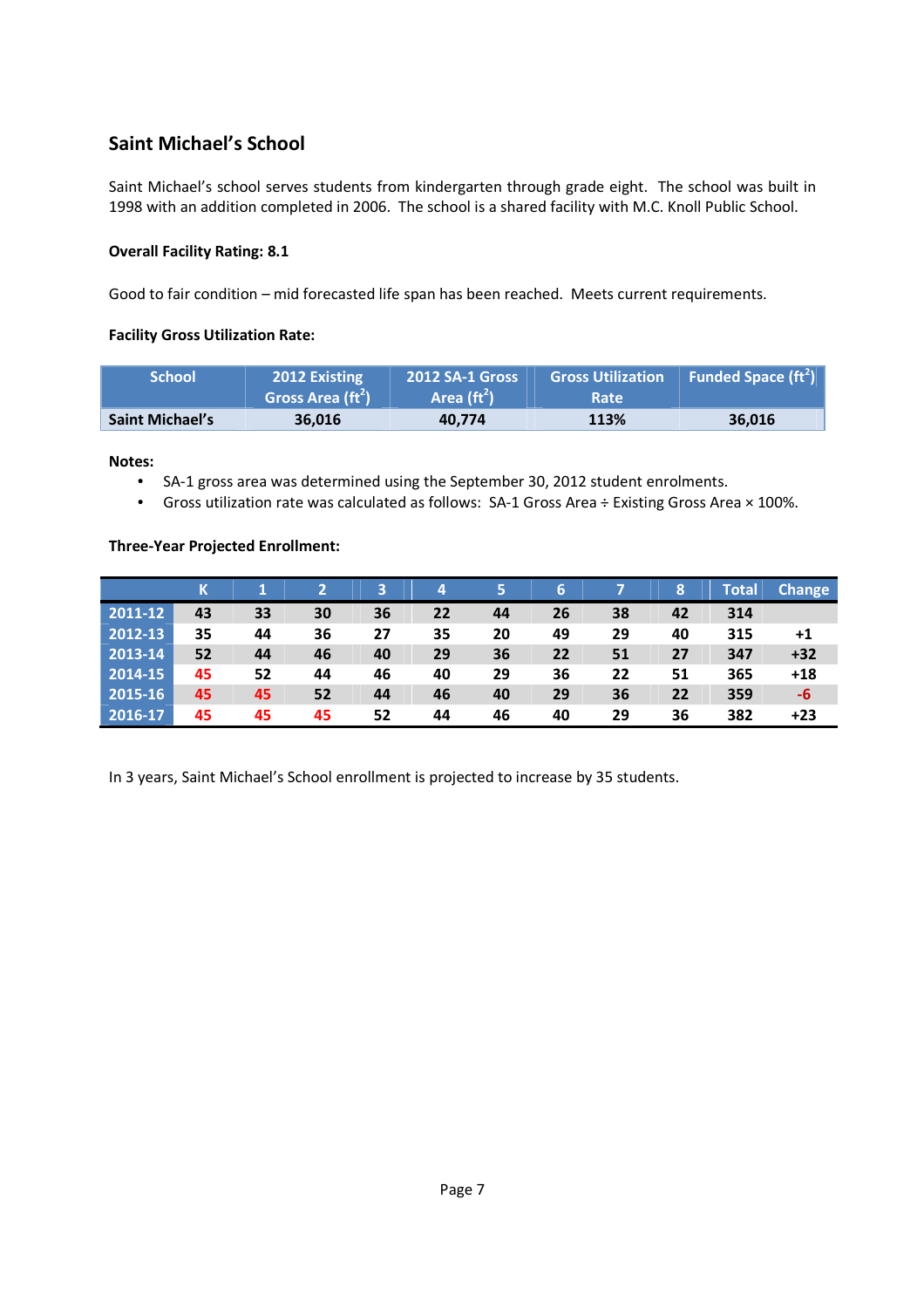# **Saint Paul's School**

Saint Paul's School serves students from kindergarten through grade eight. The school was originally built in 1967 with additions completed in 1969 and 1989.

#### **Overall Facility Rating: 7.4**

Fair condition – final stages of lifespan. No deficiencies were noted. Meets current needs.

#### **Facility Gross Utilization Rate:**

| <b>School</b>       | <b>2012 Existing</b><br>Gross Area (ft <sup>2</sup> ) | <b>2012 SA-1 Gross</b><br>Area $(\text{ft}^2)$ | <b>Gross Utilization</b><br><b>Rate</b> | Funded Space $(\text{ft}^2)$ |
|---------------------|-------------------------------------------------------|------------------------------------------------|-----------------------------------------|------------------------------|
| <b>Saint Paul's</b> | 26.727                                                | 31.560                                         | <b>118%</b>                             | 26.727                       |

**Notes:** 

- SA-1 gross area was determined using the September 30, 2012 student enrolments.
- Gross utilization rate was calculated as follows: SA-1 Gross Area ÷ Existing Gross Area × 100%.

#### **Three-Year Projected Enrollment:**

|               |    |    |    | 3  | 4  | 5  | 6  |    | 8  | Total | <b>Change</b> |
|---------------|----|----|----|----|----|----|----|----|----|-------|---------------|
| 2011-12       | 23 | 20 | 34 | 23 | 33 | 23 | 28 | 36 | 18 | 238   |               |
| 2012-13       | 28 | 22 | 22 | 28 | 19 | 34 | 26 | 28 | 34 | 241   | +3            |
| $ 2013 - 14 $ | 24 | 34 | 23 | 21 | 26 | 19 | 32 | 24 | 31 | 234   | -7            |
| 2014-15       | 24 | 24 | 34 | 23 | 21 | 26 | 19 | 32 | 24 | 227   | -7            |
| 2015-16       | 24 | 24 | 24 | 34 | 23 | 21 | 26 | 19 | 32 | 227   |               |
| 2016-17       | 24 | 24 | 24 | 24 | 34 | 23 | 21 | 26 | 19 | 219   | -8            |

In 3 years, Saint Paul's School enrollment is projected to decrease by 15 students.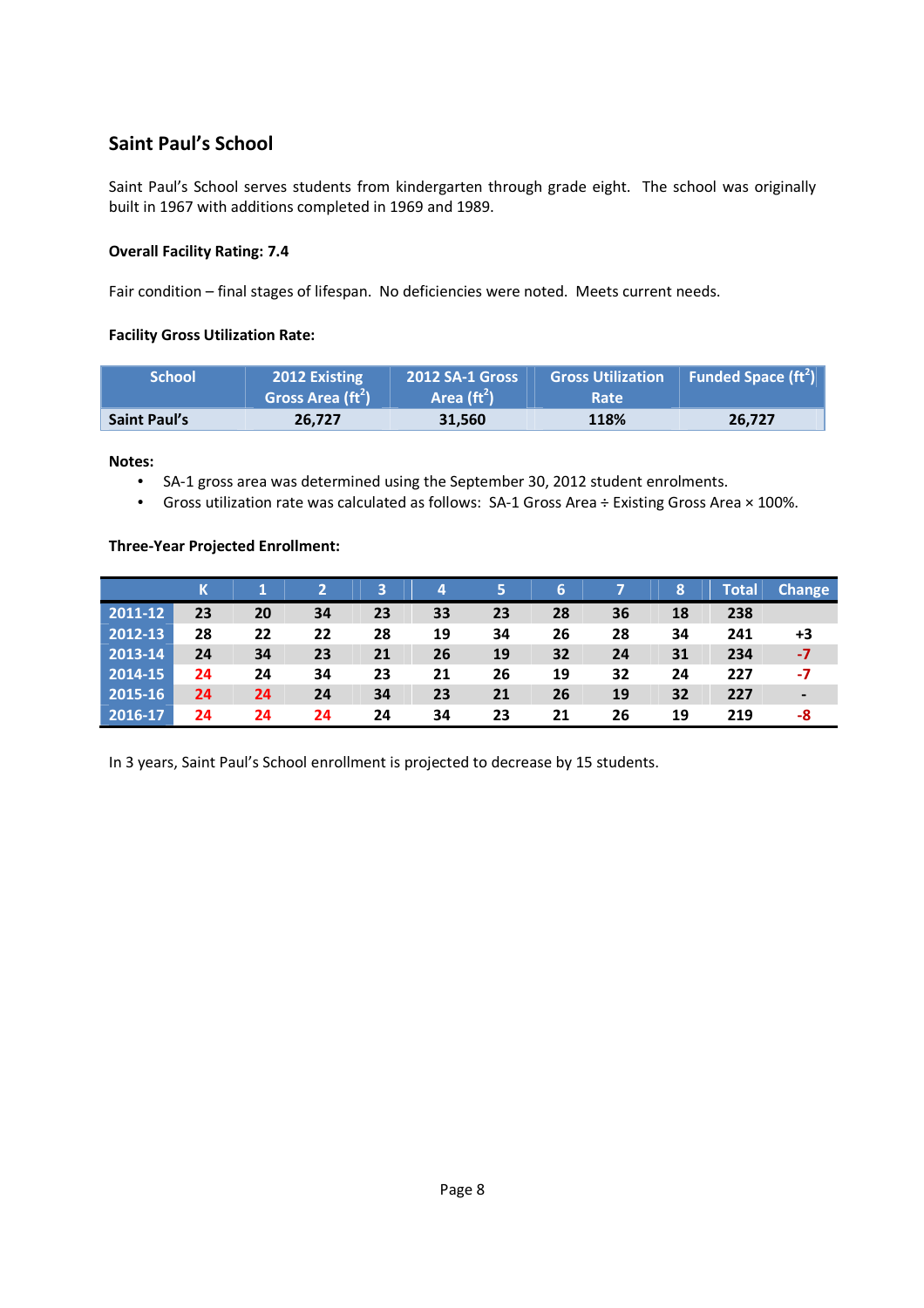# **Saint Theodore School**

Saint Theodore School serves students from kindergarten through grade eight. The school was originally built in about 1956 with the addition of a gymnasium in 1981.

#### **Overall Facility Rating: 6.3**

Reached or exceeded forecasted lifespan. Currently in serviceable condition and functions as designed. Requires monitoring.

#### **Facility Gross Utilization Rate:**

| <b>School</b>         | <b>2012 Existing</b><br>Gross Area (ft <sup>2</sup> ) | <b>2012 SA-1 Gross</b><br>Area $(\text{ft}^2)$ | <b>Gross Utilization</b><br><b>Rate</b> | Funded Space ( $ft^2$ ) |
|-----------------------|-------------------------------------------------------|------------------------------------------------|-----------------------------------------|-------------------------|
| <b>Saint Theodore</b> | 22.314                                                | 8.170                                          | 37%                                     | 20.171                  |

**Notes:** 

- SA-1 gross area was determined using the September 30, 2012 student enrolments.
- Gross utilization rate was calculated as follows: SA-1 Gross Area ÷ Existing Gross Area × 100%.

#### **Three-Year Projected Enrollment:**

|             | К |   |   | 3              | 4              | 5              | 6              |   | 8              | Total | <b>Change</b> |
|-------------|---|---|---|----------------|----------------|----------------|----------------|---|----------------|-------|---------------|
| 2011-12     | 3 | 4 |   | 1              | 10             | 5              | 3              |   |                | 32    |               |
| 2012-13     | 4 | 3 | 3 | 3              | 1              | 11             | $\overline{2}$ | 3 | $\overline{2}$ | 32    |               |
| 2013-14     | 1 | 3 | 3 | $\overline{2}$ | 3              | 1              | 9              |   | 3              | 26    | -b            |
| $ 2014-15 $ | 3 | 1 | 3 | 3              | $\overline{2}$ | 3              |                | 9 |                | 26    |               |
| 2015-16     | 3 | з |   | 3              | 3              | $\overline{2}$ | 3              |   | 9              | 28    |               |
| 2016-17     | 3 | 3 | 3 | 1              | 3              | 3              | 2              | 3 |                | 22    | -b            |

In 3 years, Saint Theodore's School enrollment is projected to decrease by 4 students.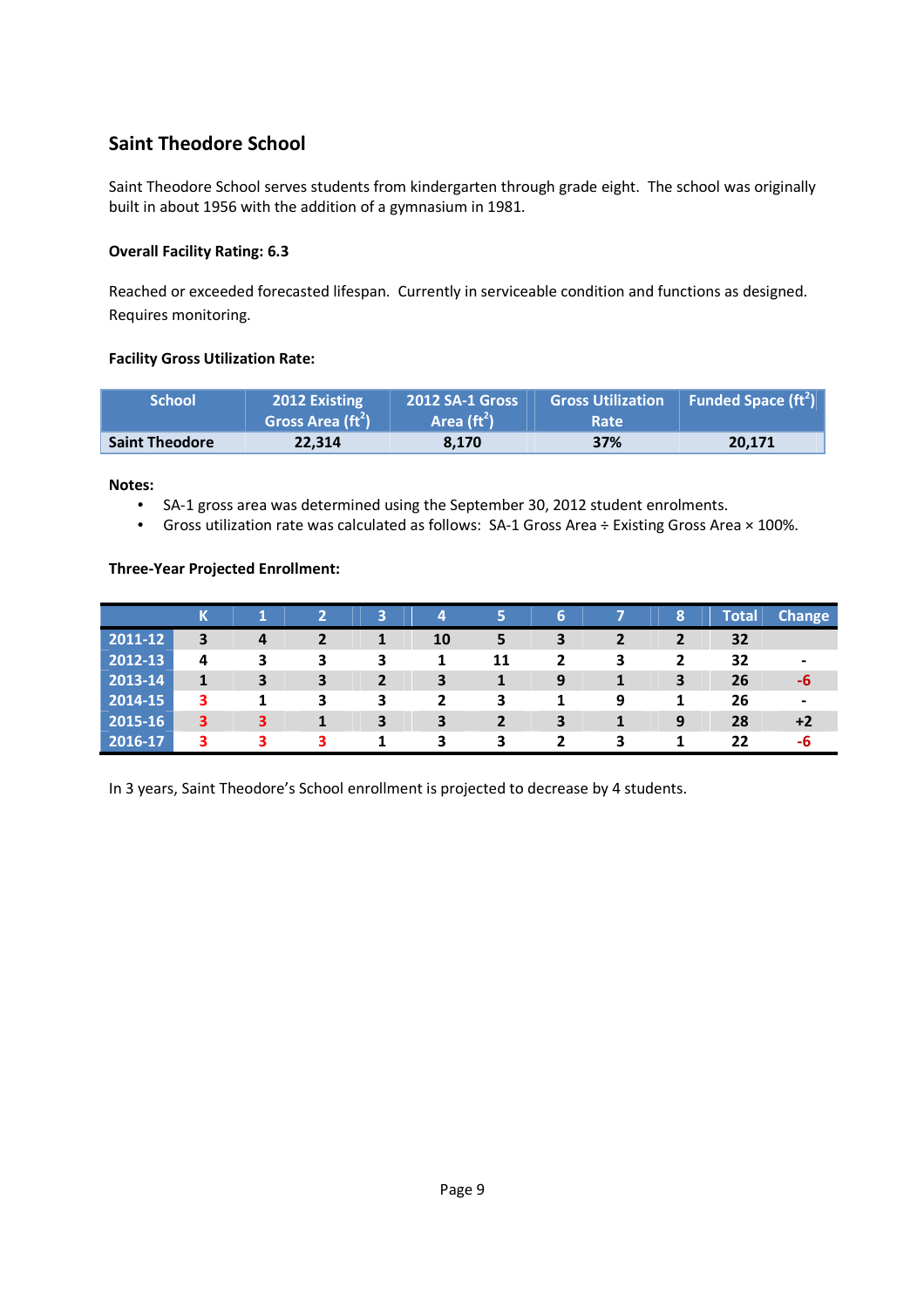# **Maintenance Accounts - Financials**

| <b>Account</b>                         | 2012/13<br><b>Actual</b> | 2012/13<br><b>Budget</b> | $%$ of<br><b>Budget</b> |
|----------------------------------------|--------------------------|--------------------------|-------------------------|
| Caretaking Materials & Supplies        | 41,049                   | 48,035                   | 85.5%                   |
| Maintenance Materials & Supplies       | 31,753                   | 30,000                   | 105.8%                  |
| <b>Contracted Caretaking Services</b>  | 110,887                  | 110,500                  | 100.4%                  |
| <b>Contracted Maintenance Services</b> | 100,312                  | 103,850                  | 96.6%                   |
| <b>Minor Renovations</b>               | 217,691                  | 160,000                  | 136.1%                  |
| <b>Heating Fuel</b>                    | 195,447                  | 200,000                  | 97.7%                   |
| Electricity                            | 206,480                  | 215,000                  | 96.0%                   |
| Water & Sewer                          | 19,534                   | 21,050                   | 92.8%                   |
| <b>Building Insurance</b>              | 29,569                   | 29,000                   | 102.0%                  |
| <b>Appraisal Fees</b>                  | 12,913                   | 12,600                   | 102.5%                  |
| <b>Rent of Facilities</b>              | 99,490                   | 100,625                  | 98.9%                   |
| Total                                  | 1,065,125                | 1,030,660                | 103.3%                  |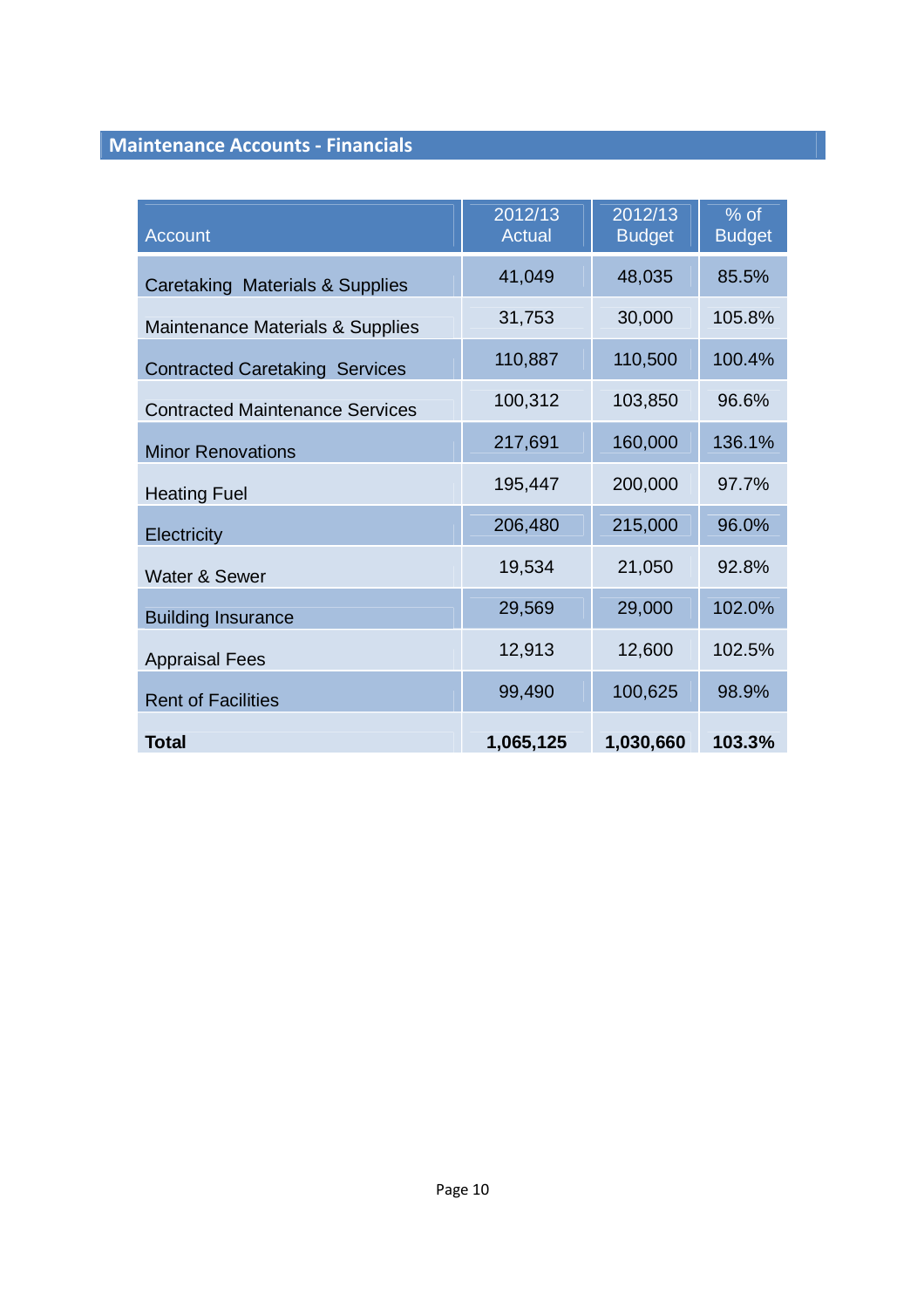# **Major Projects – 2012/13**

**St. Al's School:** 

- **Portable Classrooms Replace exterior wood siding with metal clad**  o **Total cost \$26,272**
- **Installed 4 High Efficiency Furnaces**  o **Total cost \$12,048**
- **Sidewalk Upgrade and Landscaping**  o **Total cost \$15,802**
- **Gym Sports Flooring System**  o **Total cost \$23,683**

**St. Henry's Jr. School:** 

- **Portable Classroom Replace exterior wood siding with metal clad**  o **Total cost \$9,919**
- **Classroom Shelving Upgrade**  o **Total cost \$39,136**

**St. Henry's Sr. School:** 

- **Portable Classroom Replace exterior wood siding with metal clad**  o **Total cost \$8,382**
- **Hallway Painting Both Levels**  o **Total cost \$12,984**

**St. Mary's School:** 

- **Installed 16 High Efficiency Furnaces**  o **Total cost \$47,051**
- **Portable Classrooms Replace exterior wood siding with metal clad**  o **Total cost \$11,997**
- **Replace Front Entrance Concrete & Sidewalks Landscaping**  o **Total cost \$17,225**

**St. Michael's School:** 

- **Storage Building 24' x 24'** 
	- o **Total cost \$30,544**

**St. Paul's School:** 

- **Installed 8 High Efficiency Furnaces**  o **Total cost \$23,618**
- **Roof Repair and Ventilation Project**  o **Total cost \$184,306**
- **Gym Sports Flooring System**  o **Total cost \$33,528**

**Sacred Heart High School:** 

- **Replace Computer Room Sub-floor & Flooring** 
	- o **Total cost \$20,454**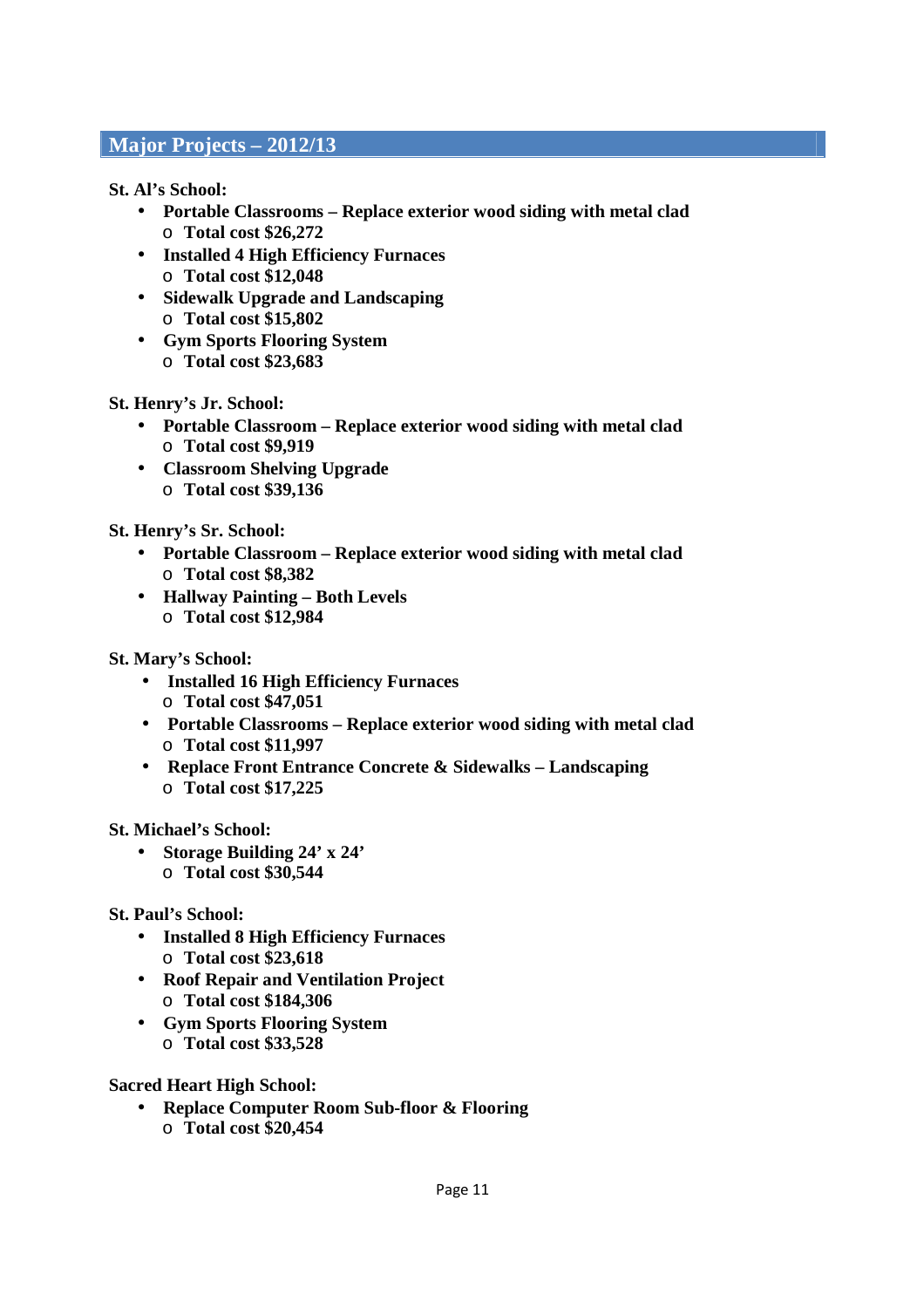# **Major Projects – 2012/13 Cont'd**

### **Board Office:**

- **Complete Roof Replacement** 
	- o **Total cost \$14,834**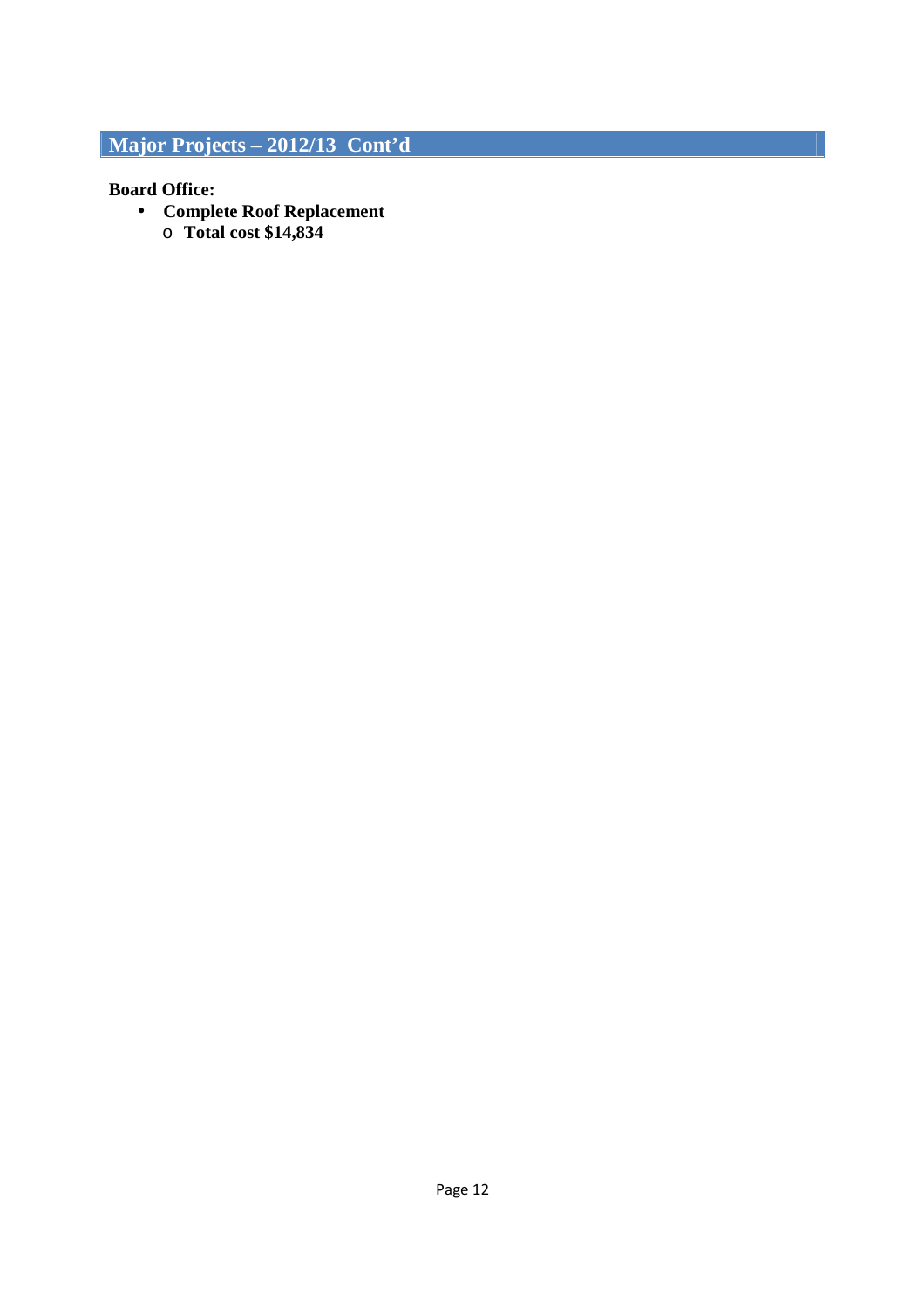# APPENDIX A

# **2010 FAME Facility Audit Rating Guide**

| Rating                  | Response                 | <b>Definition</b>                                                                                                                                                                       |
|-------------------------|--------------------------|-----------------------------------------------------------------------------------------------------------------------------------------------------------------------------------------|
| 10                      | Non-<br><b>Essential</b> | Like new condition - meets current and foreseeable future<br>requirements.                                                                                                              |
| 9                       | Non-<br><b>Essential</b> | Good condition – between new and mid-forecasted life span. Meets<br>current and near future requirements.                                                                               |
| 8                       | Non-<br><b>Essential</b> | Good to fair condition - mid forecasted life span has been reached.<br>Meets current requirements.                                                                                      |
| $\overline{7}$          | Non-<br><b>Essential</b> | Fair condition - final stages of lifespan. No deficiencies were noted.<br>Meets current needs.                                                                                          |
| 6                       | Non-<br><b>Essential</b> | Reached or exceeded forecasted lifespan. Currently in serviceable<br>condition and functions as designed. Requires monitoring.                                                          |
| 5                       | <b>Essential</b>         | Minor deficiencies noted. Will require replacement or refurbishing<br>within 5 years to keep element in service. Requires monitoring.                                                   |
| 4                       | <b>Essential</b>         | Moderate deficiencies noted.<br><b>Will</b><br>require<br>replacement<br>or<br>refurbishment within 2 years to keep element in service.                                                 |
| $\overline{\mathbf{3}}$ | <b>Essential</b>         | Major deterioration of asset, no immediate risk, has not failed.<br>Replacement/upgrading within 2 years necessary.<br><b>Requires</b><br>monitoring.                                   |
| $\overline{2}$          | <b>Critical</b>          | Significant deterioration of asset, poses low to medium risk for<br>occupant health and safety; failure imminent; replacement/upgrading<br>within 12 months necessary. Requires action. |
| $\mathbf{1}$            | <b>Critical</b>          | Extreme deterioration of asset, poses high risk for occupant health<br>and safety; immediate attention required. Requires action.                                                       |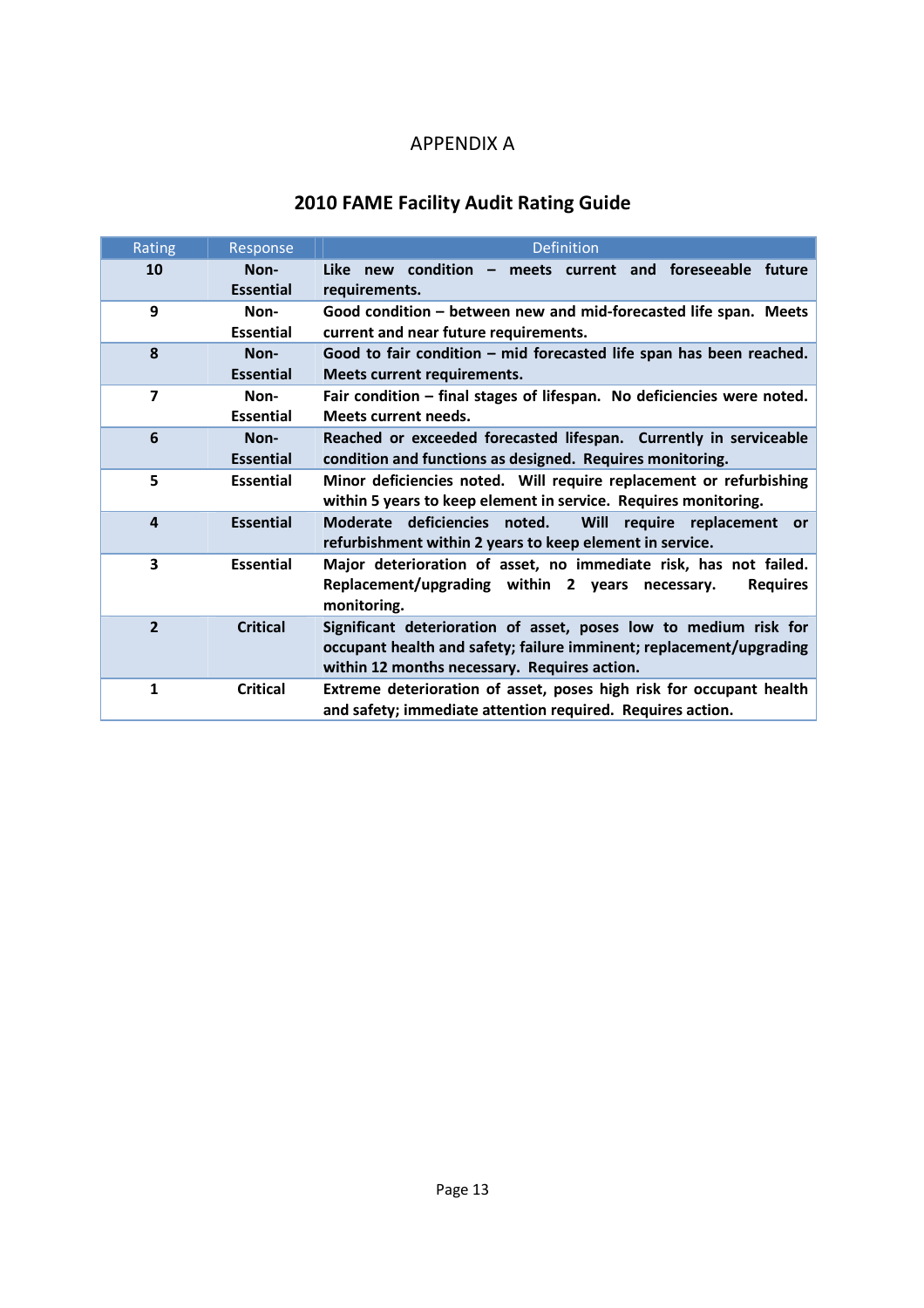# APPENDIX B

# **2012 School Instruction Utilization & Funded Space Summary**

#### **General Instruction Utilization**

General Instruction Utilization is the Full-Time Equivalent (FTE) enrolment divided by the general instruction classroom capacity of a school, and is designed to measure the extent to which the available space is used for classroom instruction, based upon Ministry of Education space standards. The General Instruction utilization number is an imperfect measure. In some respects the Ministry standards do not reflect 21st century teaching and support services delivery. However, the General Instruction percentages do provide a consistent measurement and tool for a relative comparison of all schools. Utilization over 100% does not necessarily mean additional classroom space is required.

| <b>Utilization Range</b> | <b>Utilization Rating</b>             |
|--------------------------|---------------------------------------|
| >110%                    | <b>Exceeds Guidelines</b>             |
| 101-110%                 | <b>Slightly Above Guidelines</b>      |
| 90-100%                  | <b>Meets Guidelines</b>               |
| 80-89%                   | <b>Slightly Below Guidelines</b>      |
| 60-69%                   | <b>Below Guidelines</b>               |
| <60%                     | <b>Significantly Below Guidelines</b> |

| <b>School</b>          | 2012 Existing<br>Gross Area $(\text{ft}^2)$ | <b>2012 SA-1 Gross</b><br>Area $(\text{ft}^2)$ | <b>Gross Utilization</b><br>Rate | Funded Space ( $ft^2$ ) |
|------------------------|---------------------------------------------|------------------------------------------------|----------------------------------|-------------------------|
| <b>Sacred Heart</b>    | 74.669                                      | 51,398                                         | 69%                              | 72,280                  |
| <b>Saint Alphonsus</b> | 23.067                                      | 29.708                                         | 129%                             | 23.067                  |
| Saint Henry's Jr.      | 19,084                                      | 20,128                                         | 105%                             | 19.084                  |
| Saint Henry's Sr.      | 32,851                                      | 22,723                                         | 69%                              | 31.800                  |
| <b>Saint Mary's</b>    | 24,725                                      | 26,456                                         | 107%                             | 24,725                  |
| <b>Saint Michael's</b> | 36,016                                      | 40,774                                         | 113%                             | 36,016                  |
| <b>Saint Paul's</b>    | 26,727                                      | 31,560                                         | 118%                             | 26,727                  |
| <b>Saint Theodore</b>  | 22,314                                      | 8,170                                          | 37%                              | 20,171                  |
| Non-School             | 5,630                                       |                                                |                                  | 5,630                   |
| <b>Total</b>           | 265,083                                     | 244.642                                        | 94%                              | 259,500                 |

**Notes:** 

- SA-1 gross area was determined using the September 30, 2012 student enrolments.
- Gross utilization rate was calculated as follows: SA-1 Gross Area ÷ Existing Gross Area × 100%.
- Saint Mary's enrollment includes the Dreambuilders FTE enrollment.